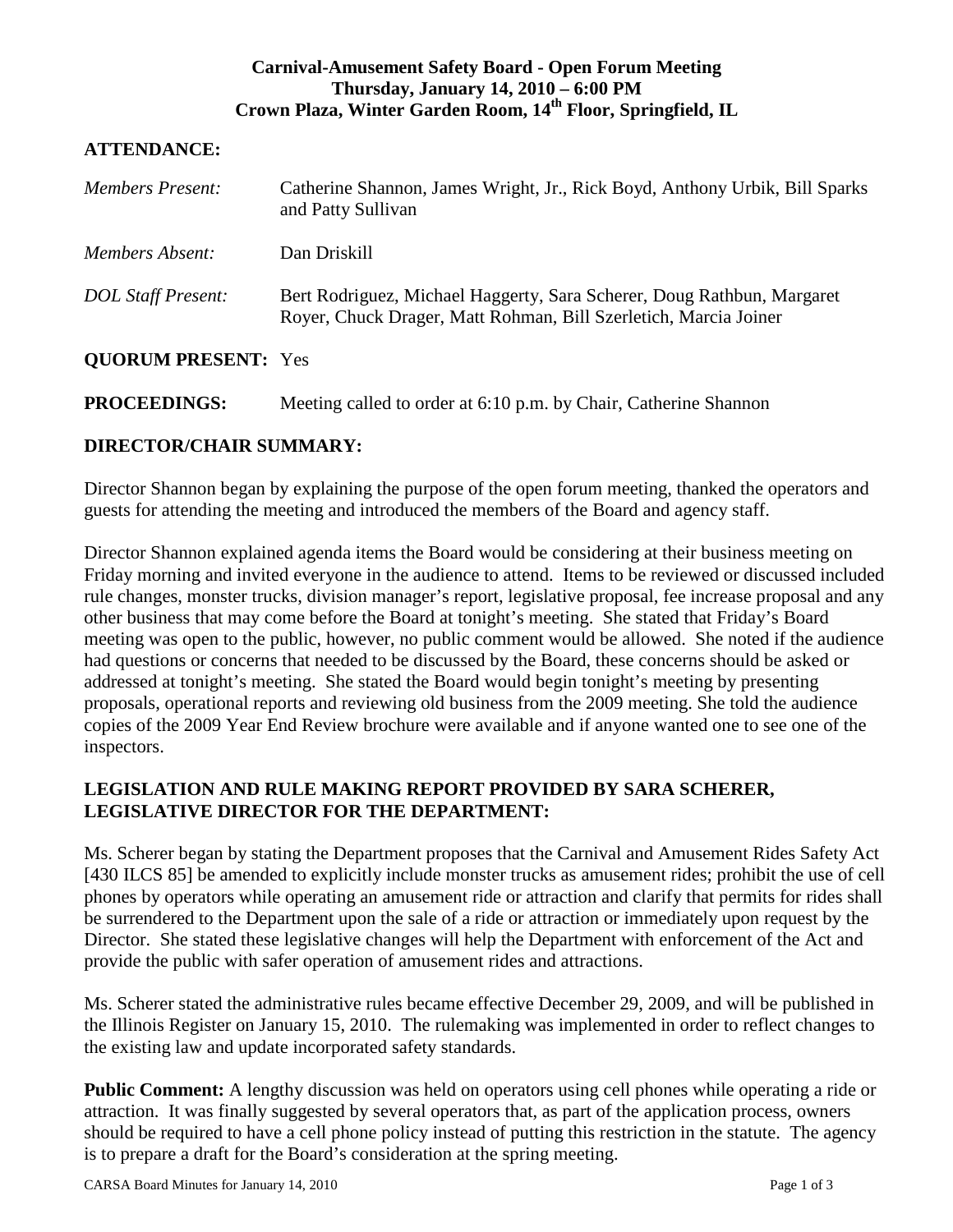**Public Comment:** A member of the audience suggested the Department think about staggering the expiration dates of the permits.

# **OPERATIONAL REPORT PROVIDED BY DOUG RATHBUN, MANAGER OF THE CARNIVAL DIVISION:**

Mr. Rathbun reported that the Non-destructive Test (NDT) list has not changed since last year. Operators are expected to comply with all NDT requirements.

Mr. Rathbun stated the division will be verifying that all safety critical bolts, which the manufacturer requires to be replaced at a scheduled interval, have been completed. He stated that operators must provide proof that said bolts have been changed by submitting a dated invoice to the office with their application.

Mr. Rathbun provided the attendees with the Division's End of the Year Brochure and the following statistics were verbally shared with the attendees:

#### **2009 STATISTICS**

| Number of Full-time Inspectors     | 5         |
|------------------------------------|-----------|
| Number of Companies Registered     | 304       |
| Number of Inspection Locations     | 697       |
| <b>Number of Show Dates</b>        | 1,454     |
| Number of Rides Issued Permits     | 2,411     |
| <b>Total Number of Inspections</b> | 4,736     |
| <b>Revenue Collected</b>           | \$138,750 |
| Number of Stop Orders Issued       |           |
| Number of Stop Orders Resolved     | 4         |
| Number of 5 Day Letters Issued     | 12        |

| <b>NUMBER OF INJURIES</b>       |              |
|---------------------------------|--------------|
| <b>TYPE OF INJURY</b>           |              |
| Fatalities                      |              |
| <b>Lacerations or Punctures</b> | 3            |
| <b>Bruises or Sprains</b>       | 3            |
| <b>Broken Bones</b>             | 6            |
| Other/Unknown                   | $\mathbf{3}$ |
| <b>CAUSE OF INJURY</b>          |              |
| <b>Owner/Operator Error</b>     | 3            |
| Patron Error                    | 10           |
| Mechanical                      |              |
| Other/Unknown                   |              |

Mr. Rathbun reminded operators that prior to the 2011 operating season, all Venture ride owners would be required to provide an overhaul inspection report prior to receiving a permit to operate. He noted the Department sent a letter explaining the specifications and requirements for the overhaul to all Venture ride owners. He encouraged owners to call the office should there be any questions regarding the overhaul requirement.

Mr. Rathbun informed operators that the agency would be mailing a letter to all operators explaining requirements and suggestions for ways to make their 2010 inspection process go smoothly this season. Attendees were then provided a copy of the letter. Mr. Rathbun reported that the Department has thirty